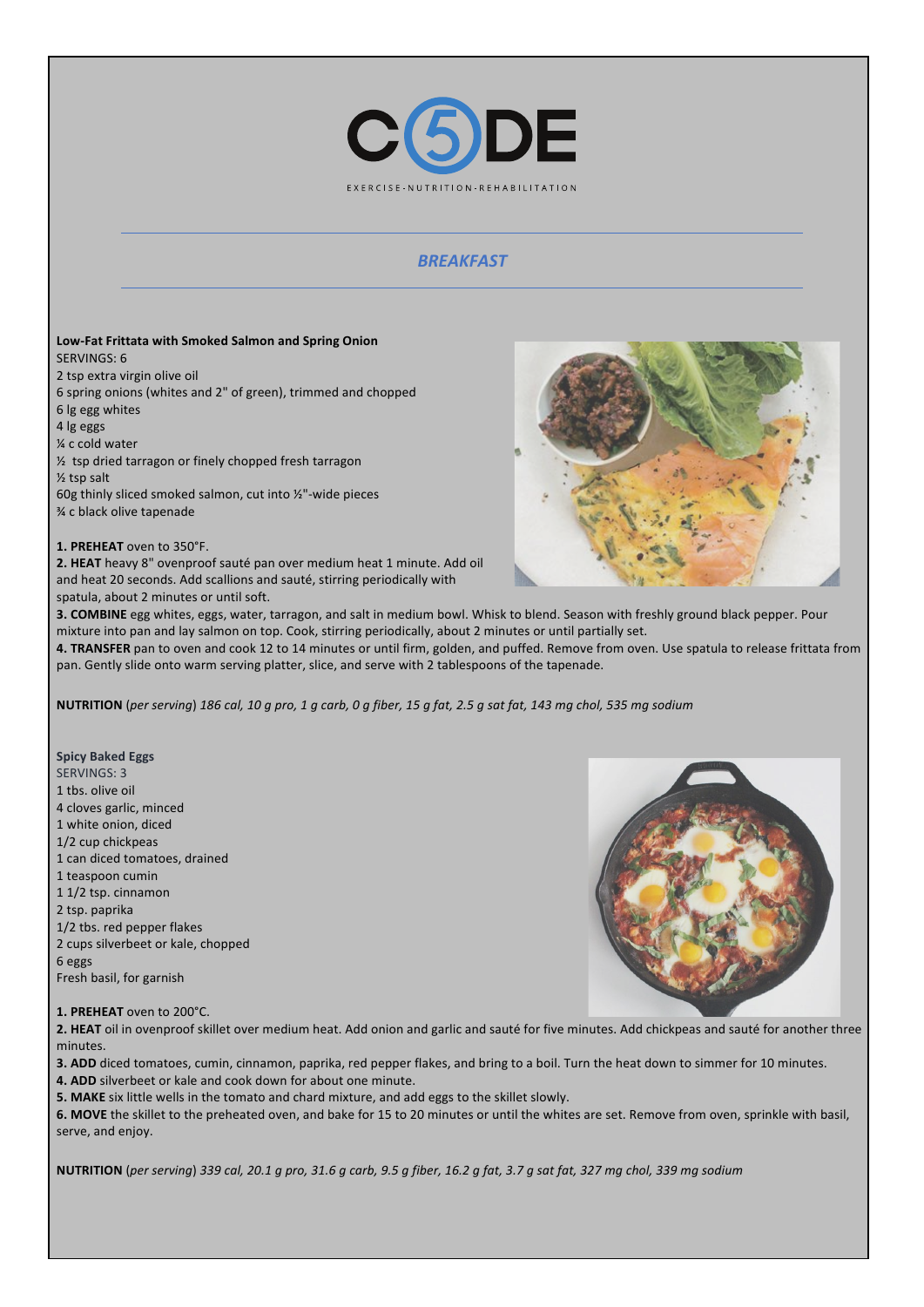**Overnight Oats** Servings: 1

1/2 cup rolled oats 1/2 cup coconut milk 1 ths. chia seeds 2 tbs. slivered almonds

1/2 tbs. maple syrup

1 tsp. vanilla extract

**1 MIX** all the ingredients together in a glass jar. Stir well, cover, and refrigerate overnight. **2. REMOVE** from the fridge the next morning, top off with your favourite fresh fruit, and enjoy!

**NUTRITION** (*per serving*) 345 cal, 11.4 g pro, 44.0 g carb, 10.6 g fiber, 16.1 g fat, 3.8 g sat fat, 0 *mg chol, 11 mg sodium*

### **Low Fat Blueberry Muffin**

SERVINGS: 12 1/2 cup vegetable oil 1/2 cup soy milk 1/2 cup pure maple syrup 1/4 cup light agave nectar 1 cup spelt flour 1 cup whole wheat flour 2 teaspoons baking powder 1/2 teaspoon salt 2 1/2 cups fresh blueberries

1. HEAT oven to 190°C.

**2. LINE** 12-cup muffin pan with paper liners.

**3.** WHISK oil, soy milk, maple syrup, and agave nectar in a bowl. Combine flour, baking powder, and salt in another bowl. Stir wet ingredients into dry ingredients; fold in blueberries.

4. DIVIDE batter evenly among muffin cups. Bake until muffins are golden brown and a knife comes out clean, 25 to 30 minutes.

**NUTRITION** (per serving) 221 cal, 3 g pro, 32 g carb, 3 g fiber, 10 g fat, 1 g sat fat, 0 mg chol, 11 mg sodium

#### **Egg White Frittata**

SERVINGS: 2

- 2 tbs. olive oil
- 1 red capsicum, chopped
- 1 green capsicum, chopped
- 1/4 yellow onion, chopped
- 1 tsp. kosher salt
- 1 tsp. black pepper
- 8 egg whites
- 1/2 cup feta cheese, crumbled
- 2 cups fresh spinach

**1.PREHEAT** the oven to 190°C.In a heavy skillet, add olive oil and bring to medium-low heat. **2. SAUTE** onions and capsicum until vegetables are tender, about 7 minutes. Sprinkle the mixture with salt and pepper.

**3.POUR** egg whites into the skillet and cook for 3 minutes. Sprinkle the top with feta and spinach.

**3. PUT** skillet in oven and bake, uncovered, for 8 to 10 minutes. (If you use whole eggs instead of egg whites, bake at 200°C.)

4. LOOSEN the edges of the frittata with a rubber spatula, and then invert onto a plate.

**NUTRITION** (per serving) 300 cal,21.3 g pro, 11.2 g carb, 4.2 g fiber, 20.8 g fat, 5.6 g sat fat, 20 mg chol, 1160 mg sodium



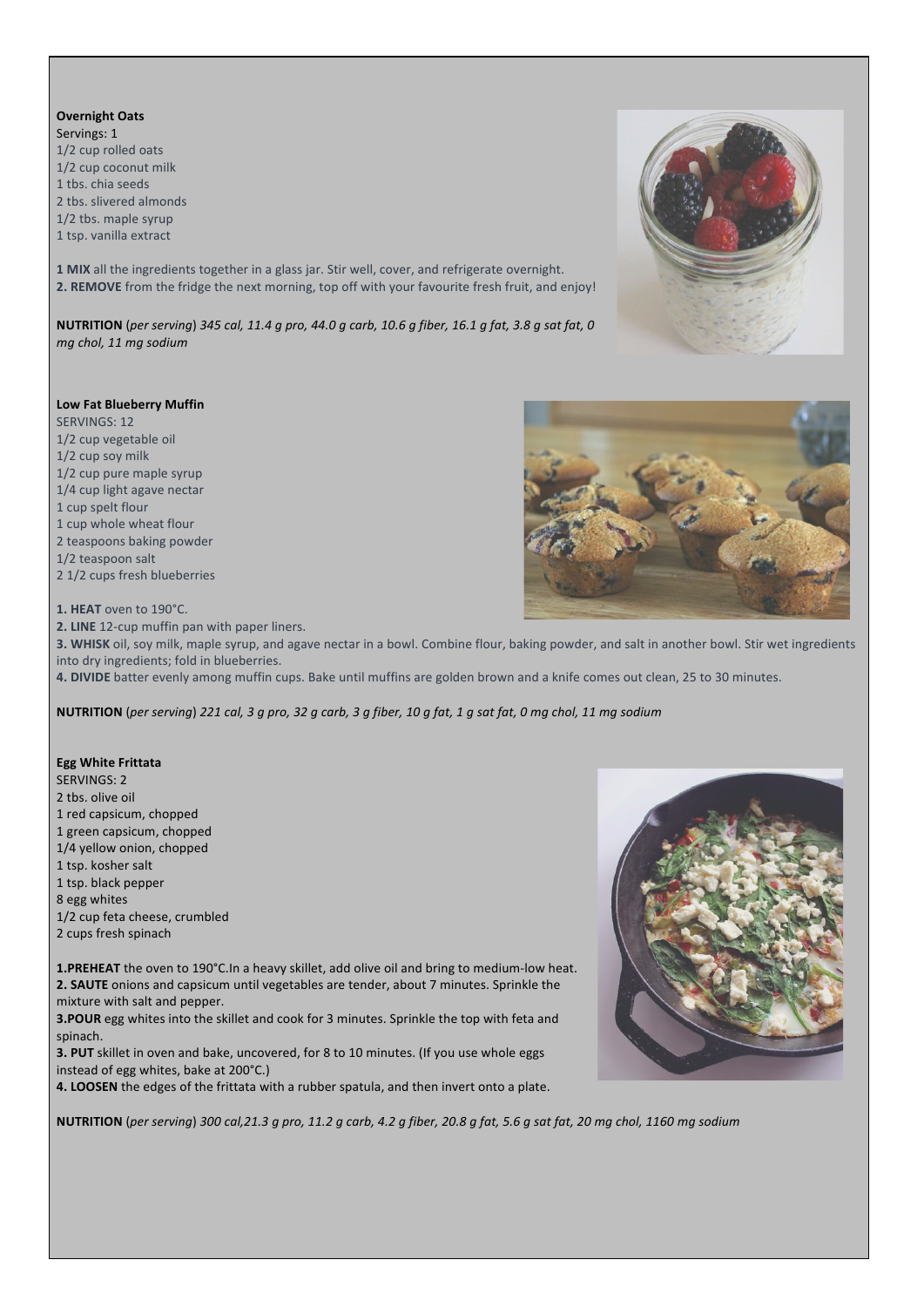





1. PLACE the sweet potato cubes in a large skillet, and cover with water. Bring to a boil, then reduce the heat to medium and simmer three minutes. Pour out all the water.

**2. ADD** the canola oil and onions. Sauté on medium-high heat for seven minutes. Add the crumbled tofu, garlic powder, cumin, salt, and turmeric. Cook for five or so minutes on medium heat, stirring frequently.

**3. ADD** the kale, top the skillet with a lid, lower the heat to simmer, and allow to steam for a few minutes or until the kale is tender.

**NUTRITION** (per serving) 264 cal, 18.8 q pro, 16.6 q carb, 4.4 q fiber, 15.8 q fat, 2.3 q sat fat, 0 mg chol, 635 mg sodium

**Banana Nut Oatmeal SERVING: 1** 1/2 cup old-fashioned rolled oats 1 cup water 1 banana, sliced 1 tbs. chopped walnuts 1 tsp. ground cinnamon

1 small sweet potato, cut into 1/2-inch cubes

114-ounce package extra-firm tofu, drained and crumbled

1/2 small yellow onion, chopped

1 tbs. canola oil

1/4 tsp. garlic powder 1 tsp. ground cumin  $1/2$  sp. salt 1/4 tsp. turmeric 2 cups baby kale Salt and pepper to taste

**1.COMBINE** oats and 1 cup water in a small microwave-safe bowl. Microwave on high 3 minutes. **2. TOP** with banana slices, walnuts, and cinnamon.

**NUTRITION** (*per serving*) 310 cal, 8 g pro, 57 g carb, 9 g fiber, 8 g fat, 1 g sat fat, 0 mg chol, 0 mg *sodium*

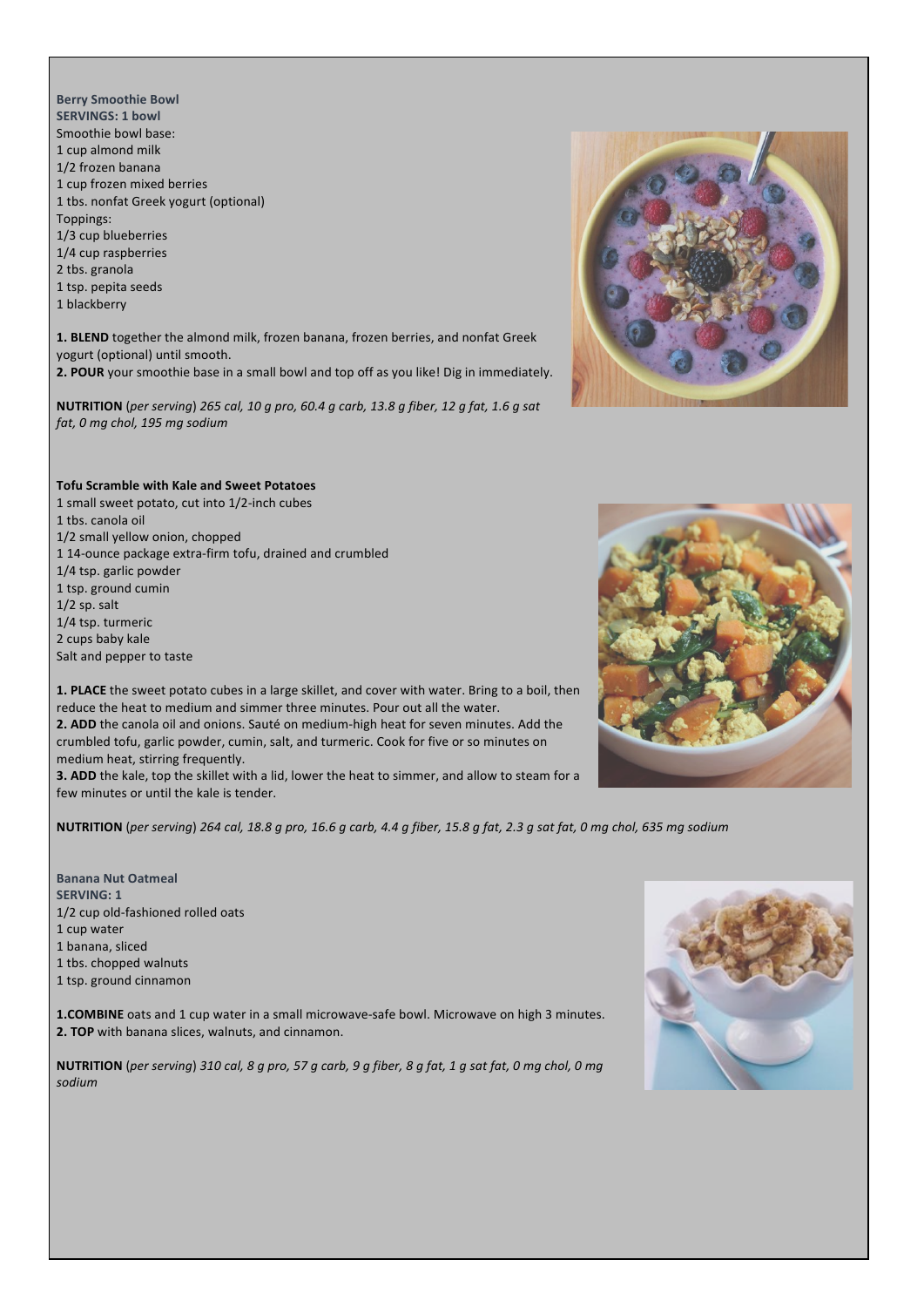#### **Spinach and Flax Protein Smoothie** SERVINGS: 1

- 1 cup unsweetened almond milk (or any kind)
- 1 large handful of organic baby spinach, washed
- **1/4 cup frozen mango chunks**
- % cup frozen pineapple
- $\frac{1}{2}$  of a banana (fresh or frozen)
- 1 Tbsp flax meal (optional)
- 1 Tbsp chia seeds (optional)
- 1 scoop vanilla protein powder

**NUTRITION** (per serving) 231 calories, 19 g protein, 8 g fat, 0 g saturated fat, 23 g carbs, 9 g fiber, 11g sugar

## **Blueberry Smoothie**

SERVINGS: 1  $\frac{1}{2}$  cup unsweetened almond milk 1 scoop vanilla protein powder  $\frac{1}{2}$  cup frozen blueberries  $\frac{1}{2}$  tbsp natural unsalted almond butter water to blend (optional)

**NUTRITION** (per serving) 232 calories, 6 g fat, 16 g carbs, 3 g fiber, 28 g protein





# *LUNCH & DINNER*

## **Salmon Noodle Bowl**

SERVINGS: 2  $\frac{1}{2}$  cup soba buckwheat noodles or whole-wheat spaghetti 140g asparagus, cut in thirds Cooking spray 1) salmon fillet, skin off, cut into 8 pieces 1tbs toasted sesame oil Zest and juice of 1-2 limes (3 TBSP juice) 1/4 teaspoon kosher salt 1/4 teaspoon fresh pepper 110g cucumber, skin on, cut into medium pieces 1/2 small avocado, cut into bite-size pieces

**1. COOK** the noodles in boiling water until soft (about 6 minutes for soba, 8 for spaghetti). Transfer with tongs to a strainer. Add asparagus to same boiling water. Cook until al dente (about 2 minutes); rinse under cold water. **2. HEAT** a grill pan or skillet over medium-high heat. Coat lightly with cooking spray. Cook the salmon until cooked through, turning pieces (about 2-3 minutes per side). Reserve.

**3. MAKE** the vinaigrette: Whisk together sesame oil, lime zest and juice, and salt and pepper in a small bowl. Combine the noodles, asparagus, and vinaigrette in a medium serving bowl.

4. ADD the cucumber and avocado; toss to coat. Just before serving, add salmon. Serve warm or at room temperature.

**NUTRITION** (*per serving*) 221 *cal,* 29 *g* pro, 47 *g carb,* 7 *g* fiber, 21.9 *g* fat, 3 *g* sat fat, 54 *mg* chol, 783 *mg* sodium

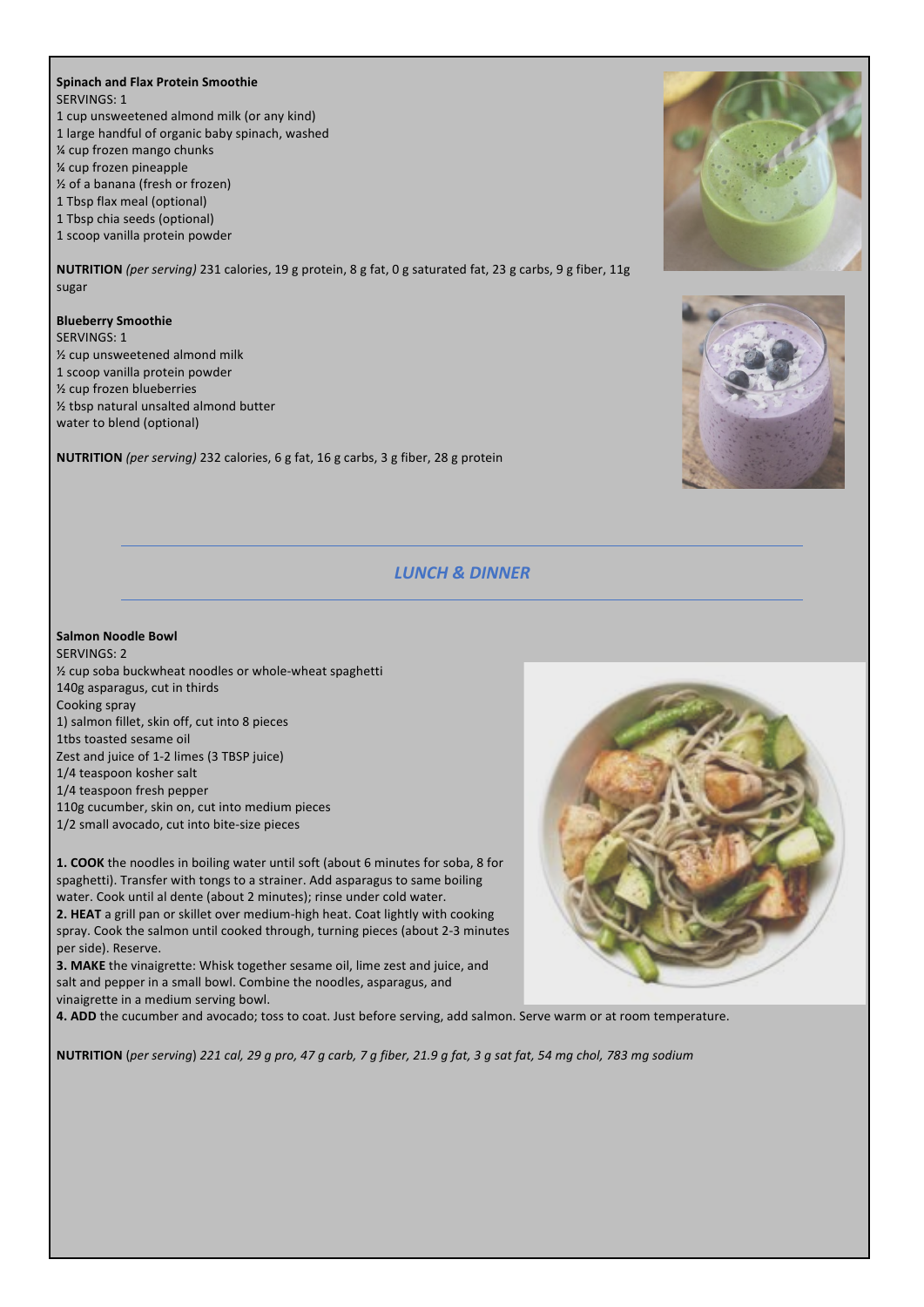## **Fresh Burrito Bowl**

SERVINGS: 1 1/4 cup black beans 1 teaspoon chicken broth Pinch of cumin Pinch of cayenne Pinch of garlic powder 1/2 cup red cabbage, sliced thin 85 grams pre-cooked grilled chicken breast, sliced thin 2 tbs non-fat Greek yoghurt 2 tbs fresh salsa Fresh coriander, for garnish Sliced green onions, for garnish

1. MICROWAVE black beans with chicken broth, oregano, cumin, cayenne, and garlic powder on high for 30 to 45 seconds until heated. Set aside. **2.** ADD red cabbage to your bowl, and spoon the black beans on top. Layer sliced chicken, Greek yoghurt, salsa, and coriander and green onions, and enjoy immediately.

**NUTRITION** (*per serving*) *350 cal, 42.6 g pro, 36.3 g carb, 8.3 g fiber, 3.8 g fat, 0.2 g sat fat, 77 mg chol, 241 mg sodium*

## **Stuffed Capsicum with Tuna**

SERVINGS: 4  $\frac{1}{2}$  leek, washed and sliced 1 tbsp. parsley, chopped 1 small tomato, diced ½ stick celery, sliced 1 tbsp. Olive oil 1 can tuna, good quality (185g), drained 1 clove garlic, crushed 1 tsp. lemon juice Sprinkle mixed Italian herbs 1/2 cup ricotta cheese % cup grated tasty cheese 2 red capsicums (bell peppers) halved & deseeded



**1. PREHEAT** oven to 180C (400F).

**2.** HEAT fry pan with olive oil and sauté the leeks & celery until softened, approx 5 mins. Take off heat and place in a bowl.

**3. ADD** the crushed garlic, parsley, tomato, sprinkle of herbs, tuna, lemon juice and tasty cheese and mix well. Season to taste.

4. PLACE the halves of capsicum on lined tray and fill each one with mixture. Press the mixture down well. Bake in oven for 45 minutes. Serve with a side salad.

**NUTRITION** (*per serving*) *127 cal, 11.1 g pro, 5.5 g carb, 5.7 g fat, 1.6 g sat fat, 64 mg chol, 142 mg sodium*

#### **San Choi Bao**

SERVINGS: 4 1 tbsp. peanut oil 250g pork mince (or chicken mince) 1/2 onion finely diced 1 spring onion, sliced 2 tbsp. water chestnuts drained and chopped 1 tbsp. hoi sin sauce 2 tbsp. soy sauce, light 1 clove garlic, crushed 1 tbsp. sweet chilli sauce 1 tsp. ginger crushed 1 red chilli or chilli paste 4 lettuce cups, washed



1. HEAT a large pan or wok on high with peanut oil.

**2. SAUTE** onion for 5 mins then add mince, breaking up the mince so all seperated.

**3. ADD** chestnuts, hoisin, soy and sweet chilli sauce, garlic and ginger, and chilli stir frying until all incorporated, a few minutes.

4. TAKE apart whole lettuce leaves carefully, and fill each cup with mixture. Serve immediately, garnish with spring onions on top.

**NUTRITION** (*per serving*) *185 cal, 17.1 g pro, 4.2 g carb, 10.6 g fat, 3.2 g sat fat, 84 mg chol, 338 mg sodium*

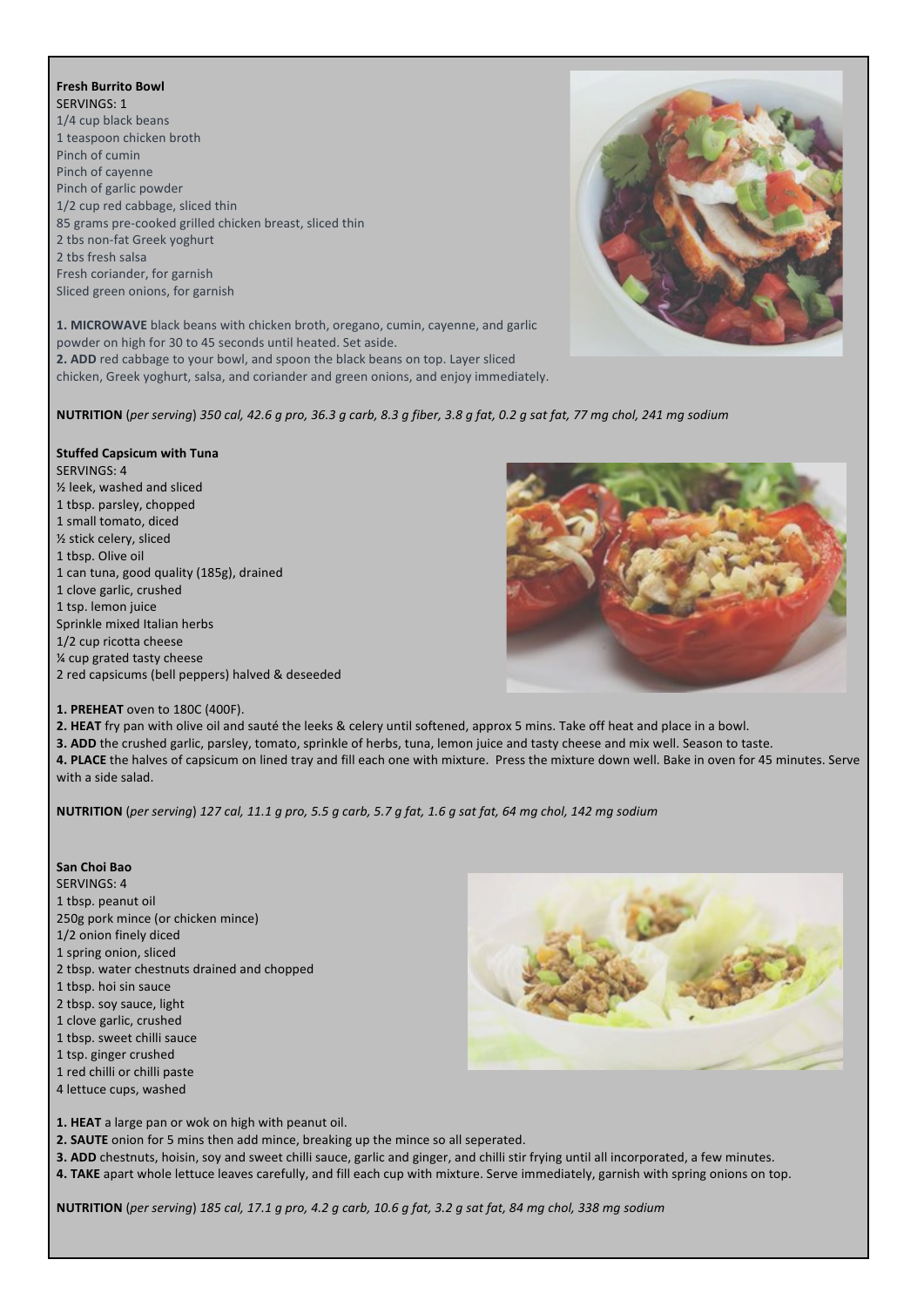#### **Kale, Quinoa and Blueberry Superfood Salad** SERVINGS: 3 of salad and 10tbs of dressing

For salad: 1 cup quinoa 1 bunch dino kale, washed and chopped (about 2 cups) 1 medium carrot, grated 1/2 cup sliced almonds 1 cup grape or cherry tomatoes, halved 1 cup blueberries, washed Toasted seaweed, such as nori, sliced thinly For dressing: 1/4 cup extra-virgin olive oil 1/8 cup balsamic vinegar 1 tbs. low-sodium soy sauce 1 clove garlic, chopped 1 tbs honey or brown sugar

1 tbs. peeled and minced ginger 1/2 tsp. toasted sesame oil

1 ths. water



**1. PREPARE** quinoa according to package instructions. Set aside to cool.

2. MAKE the dressing by combining all ingredients into a blender and processing until smooth. Pour into a small jar with lid and set aside. Combine 1 tablespoon of dressing with the sliced kale in a large bowl, mix to coat leaves evenly, and set aside. **3.** ADD quinoa to kale (when cool) along with blueberries, almonds, carrot, and tomatoes. Mix to combine, adding more dressing if desired. Top with sliced nori and serve. Save any remaining dressing for later

**NUTRITION Salad** (*per serving*) 377 cal, 14 g pro, 60.4 g carb, 8.5 g fiber, 9.6 g fat, 0.6 g sat fat, 0 mg chol, 58 mg sodium **NUTRITION Dressing** (*per tbsg*) *15 cal, 0.1 g pro, 2.4 g carb, 5.5 g fat, 0.8 g sat fat, 0 mg chol, 60 mg sodium*

#### **Brown Rice and Tuna Sushi Bowl** SERVINGS: 4

For dressing: 1/4 cup fresh orange juice 3 tablespoons light-coloured (usukuchi) soy sauce 1 teaspoon freshly grated ginger 1 teaspoon honey 1 1/2 teaspoons extra-virgin olive oil For chirashi bowl: 4 cups freshly cooked brown rice, preferably short grain 1/4 cup prepared sushi vinegar or rice wine vinegar 1 small navel orange 170 g sushi-grade albacore tuna, diced 10 grape tomatoes, cut in half 1/3 English cucumber, diced

- 1/2 cup shelled edamame
- 2 cups mixed salad greens

Sesame seeds, for garnish (optional)



1. WHISK all ingredients for dressing together in a bowl, making sure the honey is dissolved. Set aside.

2. USING flat wooden paddle or a spatula with a cutting motion, mix the sushi vinegar into the warm brown rice. Do not use a stirring motion to avoid mashing the rice grains. Cover the rice and set aside.

**3. CUT** the tops and bottoms off of the orange. Standing the orange on a cut end, use a knife to cut the peel and pith off of the orange working from top to bottom. Once the orange is peeled, cut crosswise into slices, and then cut the slices into cubes.

4. COMBINE diced oranges, albacore tuna, grape tomatoes, diced cucumber, and shelled edamame in a bowl. Add the reserved dressing and toss to combine.

**5. DIVIDE** the reserved brown sushi rice between four bowls. In each bowl, place the salad greens in one quarter on top of the rice, and on the other side put one quarter of the albacore mixture. Sprinkle on sesame seeds if you wish, and enjoy.

**NUTRITION Salad** (*per serving*) *402 cal, 21.7 g pro, 68.1 g carb, 7.1 g fiber, 6.9 g fat, 0.9 g sat fat, 19 mg chol, 873 mg sodium*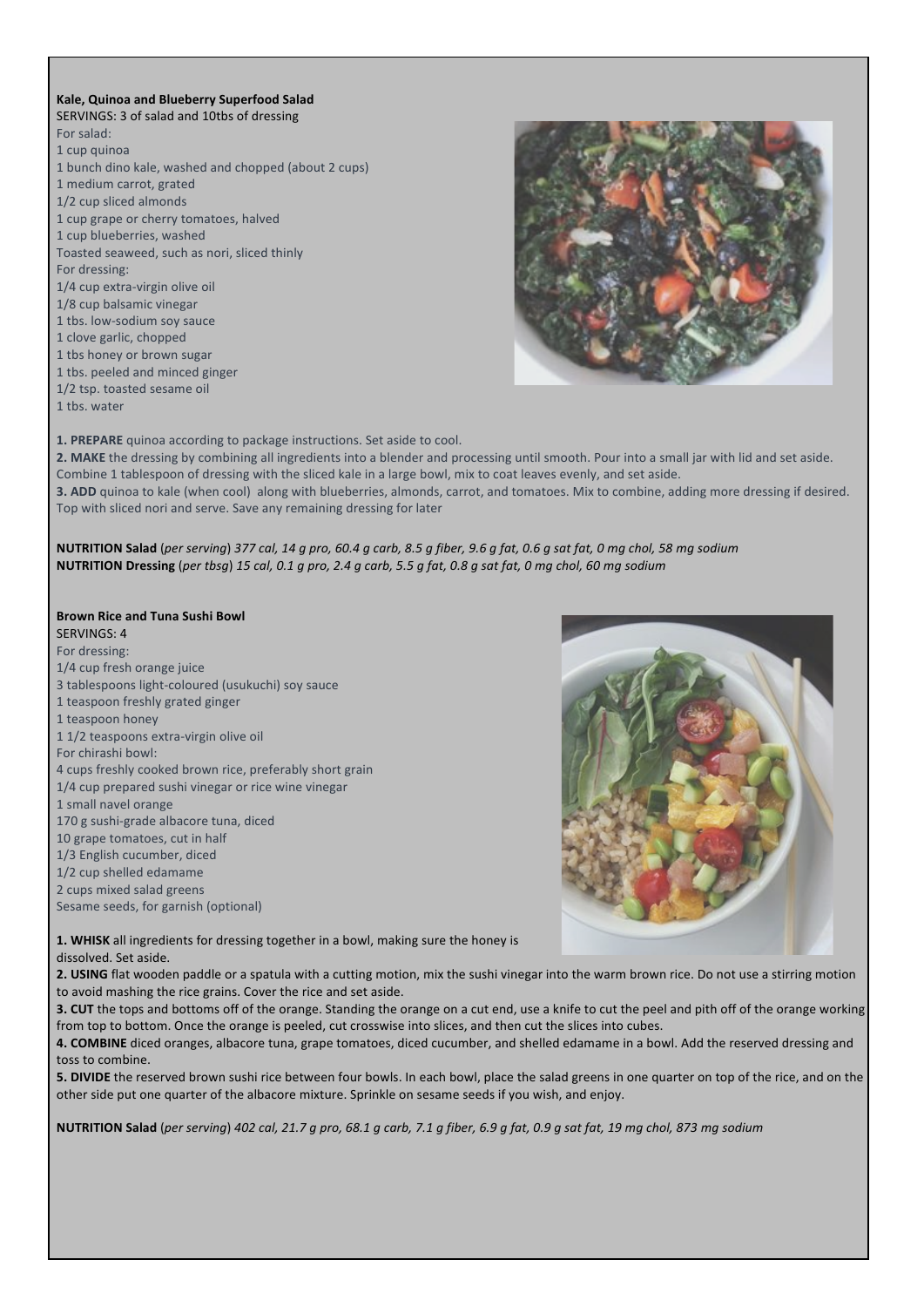#### **Citrus Salad with Crispy Quinoa**

SERVINGS: 4 For dressing: 3 tbs olive oil 2 tbs. fresh lime juice 1 tbs. honey 1/2 tsp. salt For Salad: 1/2 cup uncooked quinoa 5 cups spring lettuce mix 2 oranges, peeled and diced 1 avocado, pitted, peeled, and diced 1/2 cup chopped spring onions, white and green parts

1. MAKE dressing: Combine all ingredients in a jar, screw on lid, and shake vigorously until well combined (or use an immersion blender). Shake again just before using.

**2. MAKE** salad: Cook quinoa according to package directions. Position a rack in top third of oven and preheat broiler to high. Spread cooked quinoa on a rimmed

baking sheet. Toast quinoa under broiler, stirring occasionally and checking frequently, until it begins to crisp and turn golden brown around edges, 10 to 12 minutes. Let cool. Place lettuce in a large salad bowl. Add quinoa, oranges, avocado, spring onions, and dressing. Toss well to combine and serve immediately.

## **NUTRITION Salad** (*per serving*) 308 cal, 5 g pro, 33 g carb, 7 g fiber, 19 g fat, 3 g sat fat, 0 mg chol, 300 mg sodium

**Thai Beef Salad** SERVINGS: 2 1 piece scotch fillet steak 1/2 small carrot 1 roma tomato, seeds removed 1/4 cup halved green beans 2 lettuce cups Dressing 1/2 tsp. fish sauce 2 tbs. sweet chili sauce 1 tsp. lemon juice



1. PREHEAT oven to grill 200 degrees. Cook steak for 10 minutes, set aside.

- **2. PEEL** carrot and using peeler shave carrot.
- **3. BLANCH** green beans and then rinse under cold water.

**4. COMBINE** carrot, tomato and beans in bowl. Slice beef, add to salad ingredients.

5. COMBINE dressing in small bowl and drizzle over salad and beef mix. Serve on lettuce cups and sprinkle with sesame seeds. Serve immediately.

**NUTRITION** (*per serving*) *460 cal, 44.1 g pro, 9.9 g carb, 4 g fiber, 12.3 g fat, 5.2 g sat fat, 537 mg sodium*

- **Lentil Salad with Mustard and Tomatoes** SERVINGS: 4 1 cup French lentils 1tbs. Dijon mustard 1tsp. coarse seeded mustard Juice of 1 lemon 2 tbs. white wine vinegar 1 tbs. extra-virgin olive oil Coarse sea salt 1 small red onion, finely diced 1 cup cherry tomatoes, halved
- 1/4 cup roughly chopped Italian parsley



1. BRING a large pot of salted water to boil, add the lentils, turn the heat to medium, and cook just until the lentils are cooked through, about 20 minutes.

**2.** DRAIN the lentils, place them in a large mixing bowl, and set them aside. In a smaller

bowl, whisk together the mustards, lemon juice, vinegar, olive oil, and a large pinch of salt.

3. ADD the vinaigrette to the lentils along with the onion, tomatoes, and parsley. Season the salad to taste with salt and more lemon or olive oil if you like.

**NUTRITION** (per serving) 253cal, 13.3 g pro, 32.8 g carb, 15.8 g fiber, 8 g fat, 1.2 g sat fat, 0mg chol, 112 mg sodium

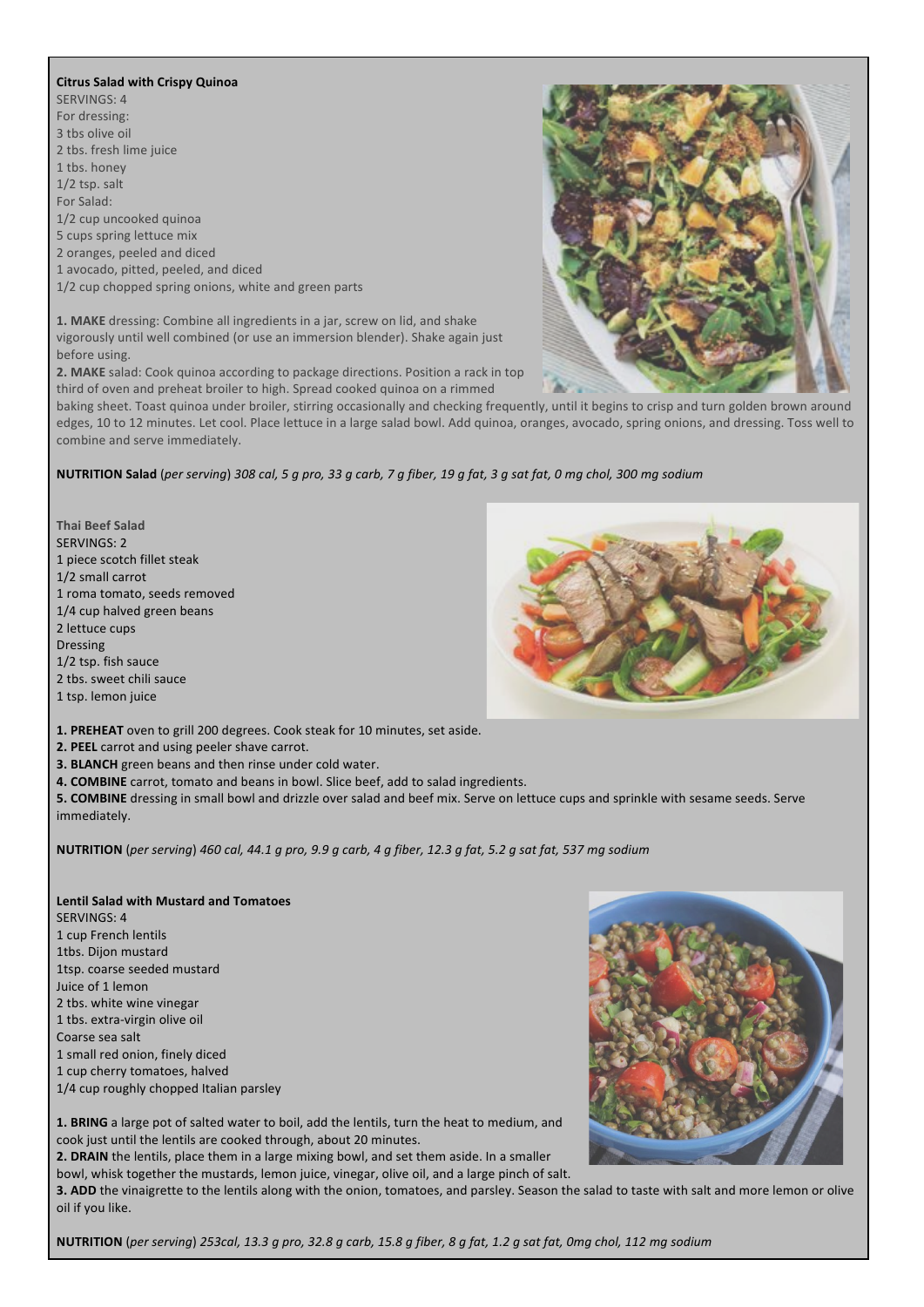## **Colourful Veggie Salad** SERVINGS: 6 1 small head purple cabbage, grated

- 1 small head romaine lettuce, grated
- 2 medium carrots, julienned
- 1/2 cup tahini dressing (recipe below)
- For dressing:
- 1/2 cup raw tahini
- 1/2 cup freshly squeezed lemon juice
- 2 Tbs. olive oil
- 1 tsp. sea salt

1. USING a high-powered blender, puree all the roasted tahini, lemon juice, olive oil, and sea salt together until very smooth. Set aside 1/2 cup of the dressing for your salad, and store the rest in a glass jar in the refrigerator for up to three days. 2. COMBINE the cabbage, lettuce, and carrots in a large bowl, toss with your dressing, and serve immediately.



**NUTRITION** (per serving) 131cal, 4.1 g pro, 13.1 g carb, 3.6 g fiber, 8.4 g fat, 1.3 g sat fat, 0mg chol, 228 mg sodium

## **Pan-Grilled Salmon with Pineapple Salsa**

SERVINGS: 4 For the salsa: 1 cup chopped fresh pineapple 2 tbs. finely chopped red onion 2 tbs. chopped coriander 1 tbs. rice vinegar 1/8 tsp. ground red pepper For salmon: Cooking spray 4 (6-ounce) salmon fillets (about 1/2-inch thick) 1/2 tsp. salt



- 2. HEAT a nonstick grill pan coated with cooking spray over medium-high heat.
- **3. SPRINKLE** fish with salt. Cook fish 4 minutes on each side or until it flakes easily when tested with a fork.
- **4. TOP** with salsa.

**NUTRITION** (per serving) 294 cal, 36.4g pro, 5.6g carb, 0.6g fiber, 13.2g fat, 3.1g sat fat, 87mg chol, 375mg sodium

## **Zucchini Noodles with Simple Bolognese Sauce**

SERVINGS: 6 For the Zoodles: 6 medium zucchini, spiralized 1-2 tbs olive oil 1 clove garlic, minced For the Bolognese Sauce: 1 tbs olive oil 1 onion, chopped 1 stalk celery, chopped 3 cloves garlic, minced 1 lb. ground turkey or ground beef 1 can crushed tomatoes 1 can tomato paste  $\frac{1}{2}$  cup dry red wine 1 tsp. dried oregano 1 tsp. dried basil  $\frac{1}{2}$  tsp. salt ¼ tsp. black pepper 2 hay leaves Fresh basil, chopped as garnish



1. **SPIRALIZE** your zucchini and set aside on paper towels so that any excess water is soaked up. Feel free to sprinkle with a little salt to help with this.

2. DRIZZLE olive oil in a large saucepan over medium-high heat and saute onion, celery and garlic until fragrant, about 3 minutes. Add ground turkey (or beef) and cook until crumbled and brown, draining excess liquid as necessary.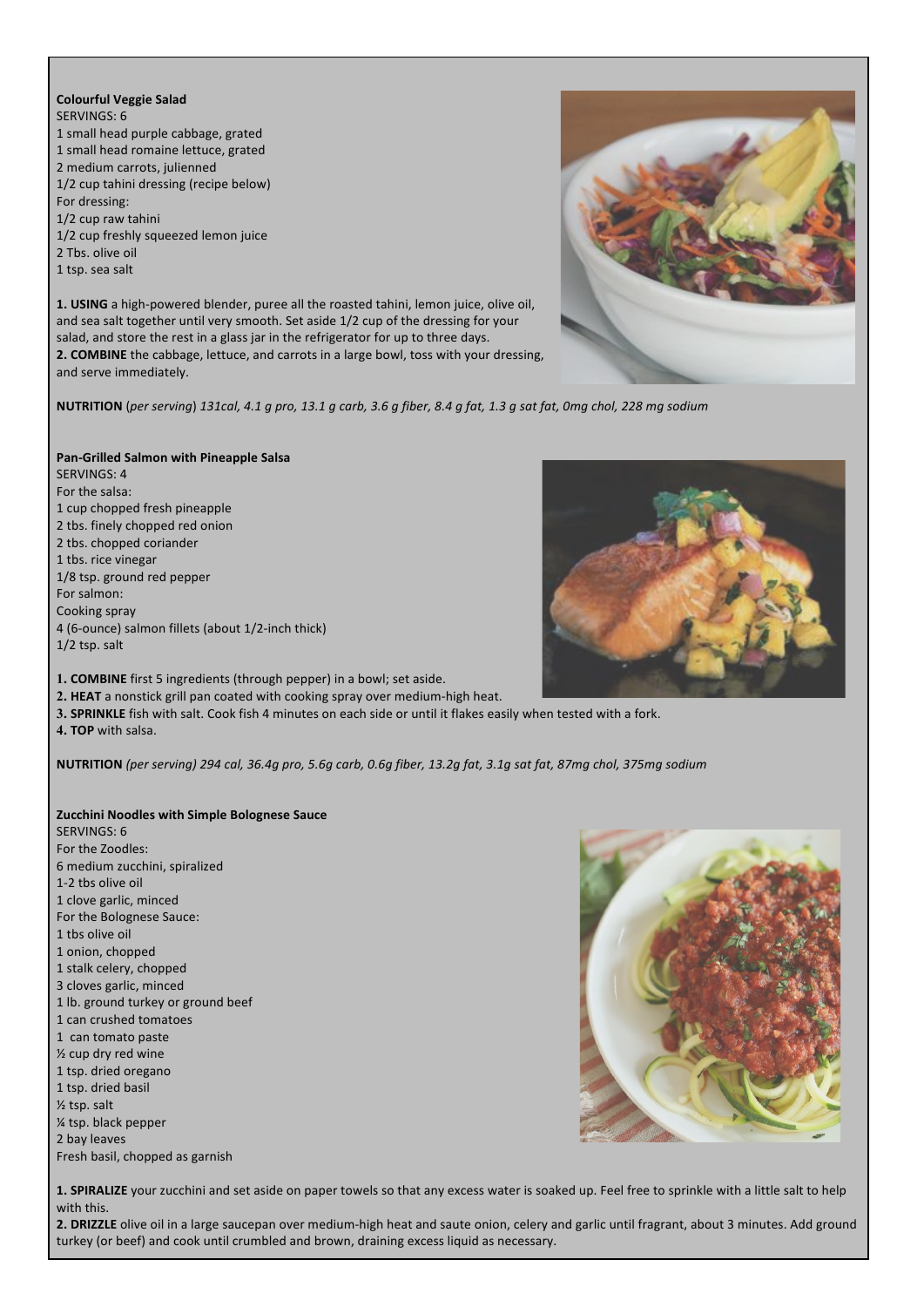**3. ADD** remaining ingredients and bring to a boil then reduce heat and simmer for about 30 minutes. 4. For the zoodles, drizzle olive oil in a large skillet over medium-high heat and saute garlic until fragrant. Add zucchini noodles and cook for about 1 to 2 minutes until tender.

**5. TOP** zucchini noodles with the bolognese sauce, serve and enjoy!

**NUTRITION** *(per serving) 326 cal, 39g pro, 24.6g carb, 7g fiber, 6.4g fat, 0.9g sat fat, 87mg chol, 375mg sodium*

## **Slow Cooked Morroccan Vegetable Tagine**

SERVINGS: 4

- 1 small onion, sliced 4 cloves garlic crushed
- 1 tsp. ginger crushed
- 1 tsp. each cumin, coriander, smoked paprika
- $\frac{1}{2}$  tsp. cinnamon
- $%$  tsp. chilli paste or sauce
- 2 cups tomato passata
- 1 large carrot, sliced
- 1 large zucchini, sliced
- 6-8 prunes, dried, quartered
- 1 can chickpeas, drained, rinsed
- $%$  red capsicum, cut into chunks
- 2 cups vegetable stock
- 1 lemon, zest
- Squeeze of 1 lemon
- 1 cup wholemeal couscous
- Squeeze of 1 Orange
- 1.5 cups boiling water or hot vegetable stock

1. PLACE all ingredients into a slow cooker, mix so all incorporated.

**2. SET** on high for 4 hours (or low for 8 hours).

**3. PLACE** cous cous in a bowl, boil kettle and add 1.5 cups water. Season with S&P, squeeze 1 orange as well and mix with fork and cover for 10 mins. When water absorbed, fluff with fork. Option to serve with a dollop of Greek yoghurt or low fat natural yoghurt mixed with some mint.

**NUTRITION** *(per serving) 337 cal, 16.2g pro, 57.5.6g carb, 4.4g fat, 0.7g sat fat, 712mg sodium*

### **Chicken and Baby Kale Salad**

SERVINGS: 4

- 3 tbs. low-sodium soy sauce
- 2 tbs. maple syrup or honey
- 1/4 tsp. red pepper flakes or to taste
- 1/4 cup plus 2 tablespoons fresh lemon juice (from 2 to 3 lemons)
- 450 grams skinless, boneless chicken breasts
- 680 grams sweet potatoes (about 2 large)
- 2 firm apples (such as Pink Lady)
- 1 English cucumber
- 1 140 gram package baby kale (about 8 cups)
- 1 tbs. sesame seeds
- 1 tbs. toasted sesame oil
- Kosher salt and freshly ground pepper
- 1 tbs.chopped salted peanuts, optional

**1. BRING** the soy sauce, maple syrup, red pepper flakes, 1/4 cup lemon juice, and 1 cup water to a boil in a wide saucepan. Add the chicken in a single layer; reduce the heat to medium low. Cover and simmer, turning occasionally, until just cooked through; about 10 to 15 minutes.

**2. MOVE** the chicken to a plate (reserve the liquid). Let cool, then shred.



**3. PEEL** the sweet potatoes, and cut into 1/2-inch cubes. Add to the liquid in the saucepan; cook over medium heat, stirring occasionally, until just tender; about 15 minutes. Transfer to a plate with a slotted spoon (reserve the liquid). Let the potatoes and liquid cool. 4. CUT the apples into matchsticks. Peel the cucumber, cut in half lengthwise, and thinly slice. Combine the apples, cucumber, kale, sesame seeds, chicken, sweet potatoes, and sesame oil in a large bowl. Toss with the reserved cooking liquid and the remaining 2 tablespoons lemon juice. Season with salt and pepper; sprinkle with the peanuts, and serve.

**NUTRITION** *(per serving) 414 cal, 29.8g pro, 59.2g carb, 9g fiber, 9g fat, 1.5g sat fat, 65mg chol, 930mg sodium*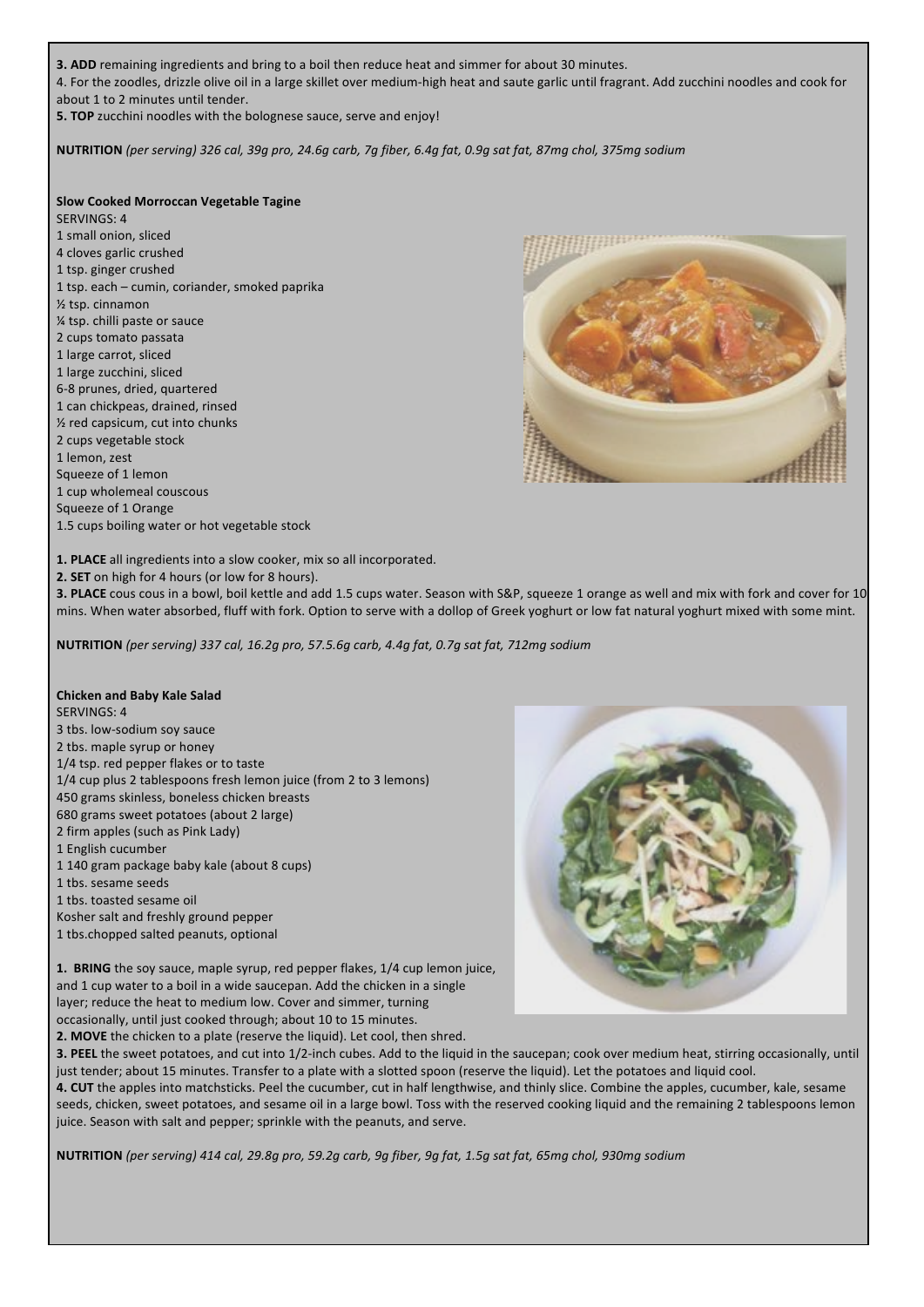## **Sake-Braised Fish with Vegetables** SERVINGS: 4 2 tbs. grapeseed or avocado oil 2 cups sliced fresh button mushrooms 3/4 tsp. kosher salt 4 scallions, white and light green parts only, sliced diagonally (about 1/2 cup) 3 medium carrots, thinly sliced diagonally (about 1 1/4 cups) 2 baby bok choy, chopped 1/4 tsp. black pepper 1 1/2 tbs. minced fresh ginger 1 tbs. plus 1 teaspoon minced garlic (from about 4 cloves) 1/2 cup sake or white wine 1/2 cup low-sodium vegetable broth or chicken broth 2 tbs. low-sodium tamari or soy sauce 1 tbs. mirin 500g of 1/2-inch-thick halibut or chilean sea bass fillets

2 tbs. toasted sesame oil



1. HEAT grapeseed oil in a large skillet over medium-high heat. Add mushrooms and sprinkle with 1/4 teaspoon of the salt. Cook, stirring often, until mushrooms release their liquid and begin to brown, about 6 minutes. Stir in scallions, carrots, and bok choy. Sprinkle with pepper and remaining 1/2 teaspoon salt. Cook, stirring often, until vegetables are tender and begin to turn golden, 3 to 5 minutes. Stir in ginger and garlic; cook, stirring constantly, for 1 minute.

2. ADD sake, broth, tamari, and mirin; bring to a boil, stirring to loosen any browned bits from bottom of skillet. Reduce heat to low. Nestle fish in liquid among vegetables. (Fish will not be fully submerged.) Drizzle with sesame oil. Cover and cook until fish is cooked through and flakes easily with a fork, about 10 minutes. Remove fish and vegetables; divide among 4 plates. Increase heat to high and boil cooking liquid until thickened and reduced by half, about 6 minutes; drizzle over fish and vegetables.

**NUTRITION** *(per serving) 330 cal, 26g pro, 14g carb, 3g fiber, 16g fat, 2g sat fat, 56mg chol, 960mg sodium*

### **Split Pea and Sweet Potato Soup (Vegan) SERVINGS: 8** 2 1/4 cups green split peas

5 celery stalks, sliced

- 1 large sweet onion, chopped
- 1 large clove garlic, minced
- 8 cups vegetable broth
- 1 medium sweet potato, peeled and diced Salt and pepper, to taste

**1. WASH** and drain the peas, removing any stones.

2. POUR the peas, celery, onion, garlic, and veggie broth in a big pot with the top on. Bring to a boil then lower to simmer, cracking the top open slightly.

**3. STIR** occasionally, cooking on low for 2 hours. Add the diced sweet potatoes and cook for

another 20 to 30 minutes or until the peas are soft and the soup looks creamy. Season with salt and pepper, and enjoy!

**NUTRITION** *(per serving) 254 cal, 19.3g pro, 40.2g carb, 15.5g fiber, 2.1g fat, 0.5g sat fat, 0mg chol, 785mg sodium*

## **Thai Basil Stir-Fry**

SERVINGS: 4

- 2 ths. hoisin sauce
- 1 ths. sugar
- 1 ths. water
- 1 tbs. fish sauce
- 1 tbs. peanut oil
- 3 garlic cloves, minced
- 1 serrano chile, thinly sliced
- 3 skinless, boneless chicken breast halves, cut into 1/4-inch-thick strips
- 1 1/2 cups sliced red bell pepper
- 1 cup thinly vertically sliced onion
- 1/2 cup fresh basil leaves, roughly chopped
- 1 tbs. fresh lime juice

**1. COMBINE** hoisin, sugar, 1 tablespoon water, and fish sauce in a bowl, stirring with a whisk until sugar dissolves.

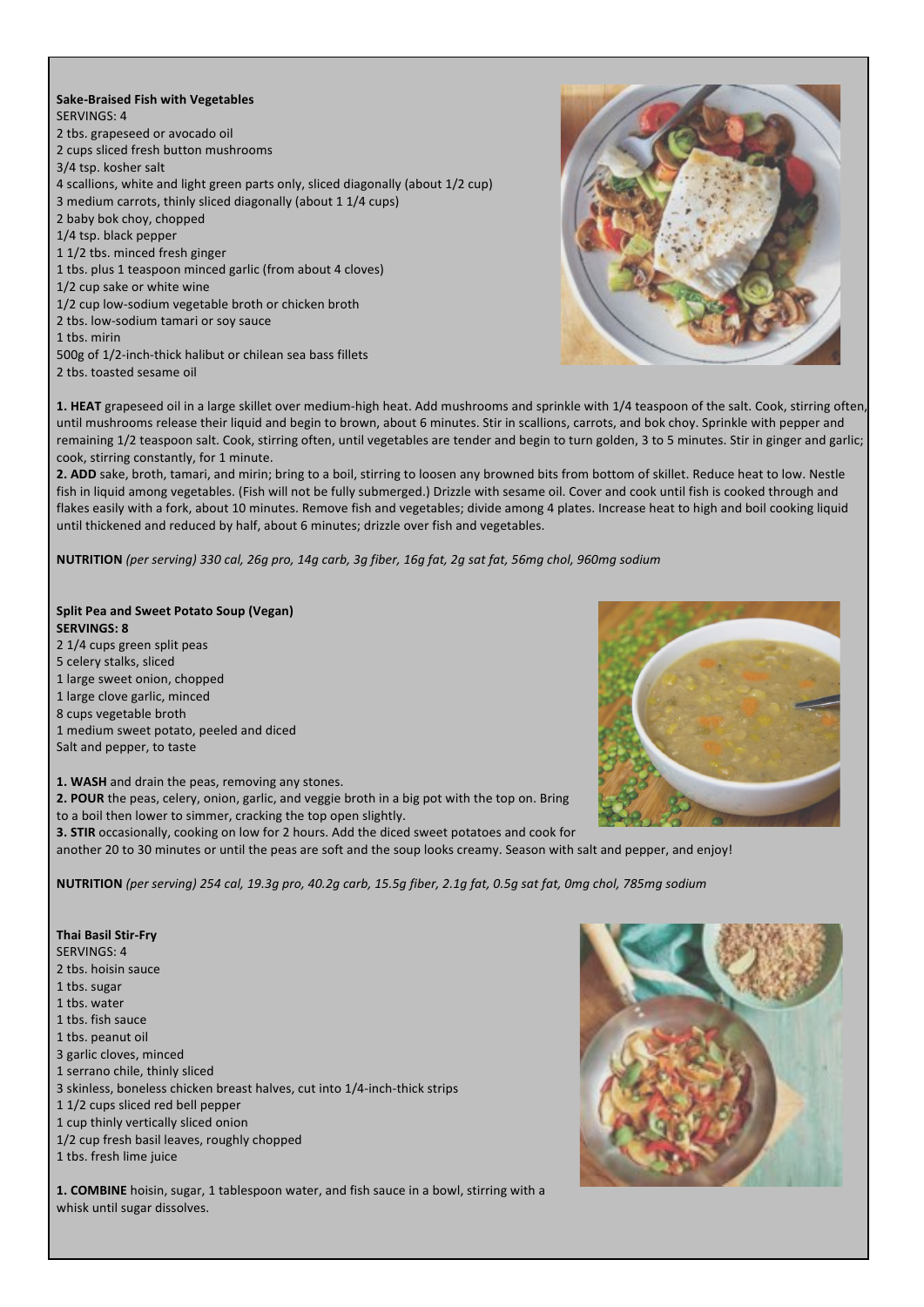2. HEAT a wok or large skillet over high heat. Add oil; swirl to coat. Add garlic and serrano chile; stir-fry 30 seconds or until fragrant. Add chicken; stir-fry 4 minutes. Add bell pepper and sliced onion; stir-fry 2 minutes. Add hoisin mixture; bring to a boil. Cook 30 seconds or until slightly thickened. Stir in basil and juice. Serve immediately.

**NUTRITION** *(per serving) 250 cal, 29g pro, 14g carb, 2g fiber, 8.4g fat, 1.6g sat fat, 82mg chol, 550mg sodium*

**Chinese Chicken Edamame Salad**

For the dressing: 1 tsp. minced garlic 1/4 cup reduced-sodium soy sauce 2 tbs. rice vinegar 1 1/2 tablespoons honey Pinch of ground ginger For the salad: 1 cup cooked chicken breast, chopped or shredded 1 cup shelled edamame beans, cooked according to package directions and cooled 2 medium bell peppers, diced 1 cup shredded carrots 4 cups tricolour coleslaw mix 1/2 cup chopped cilantro 3 green onions, chopped, optional 1/4 cup toasted almonds, optional

1 tbs. sesame seeds, optional



1. MIX the garlic, soy sauce, rice vinegar, honey, and ginger in a small bowl to make the dressing.

2. PLACE the chicken, edamame, bell peppers, carrots, and coleslaw mix in a large bowl. Toss to combine.

**3. ADD** the dressing to the salad, and combine until the salad is fully coated. Add the cilantro, and mix again.

4. SPRINKLE the green onions, toasted almonds, and sesame seeds on top, if desired. Serve immediately, or let it chill for the best taste possible.

**NUTRITION** (per serving) 231 cal, 19.9g pro, 24g carb, 6.1g fiber, 6,5g fat, 0.5g sat fat, 32mg chol, 615mg sodium

## **Sautéed Steaks with Tomato Pan Sauce and Wilted Rocket**

4 steaks of your choice about 1 1/2 to 2 inches thick Salt and pepper, freshly ground 1 tbs. oil or cooking fat of your choice 1 tbs. minced shallots 1/4 cup beef stock

1/2 pint cherry tomatoes

2 cups rocket

1 tbs. balsamic vinegar

**1. SPRINKLE** the steaks liberally with salt and pepper.

**2.** HEAT the oil over medium-high heat in a large cast-iron skillet or other skillet that is already hot. Add the steaks and sear for 3 to 5 minutes per side (longer if you like your steak well done.) Remove the steaks to a clean large plate and allow them to rest while you make the sauce.

**3. REDUCE** the heat to medium and add the shallots and a few teaspoons of the beef stock to the skillet. Scrape up any of the browned bits left by the steaks. Add the tomatoes and cook for about 1 minute to slightly soften them.

**4.** ADD the remaining stock, rocket, and balsamic vinegar, and cook until the rocket is wilted. Arrange the steaks on plates, place the tomatoes and rocket all around, spoon on the sauce, and serve at once.

**NUTRITION** (per serving) 391 cal, 29g pro, 1.7g carb, 0.4g fiber, 30.7g fat, 11.3g sat fat, 94mg chol, 127mg sodium

**Salmon with Red Pepper Pesto** SERVINGS: 4 4 fresh or frozen salmon fillets 3/4 teaspoon kosher salt, divided Cooking spray 1/3 cup chopped bottled roasted red bell peppers, rinsed and drained 1 tbs. tomato paste 1 tsp. extra-virgin olive oil 7 whole blanched almonds 1 garlic clove